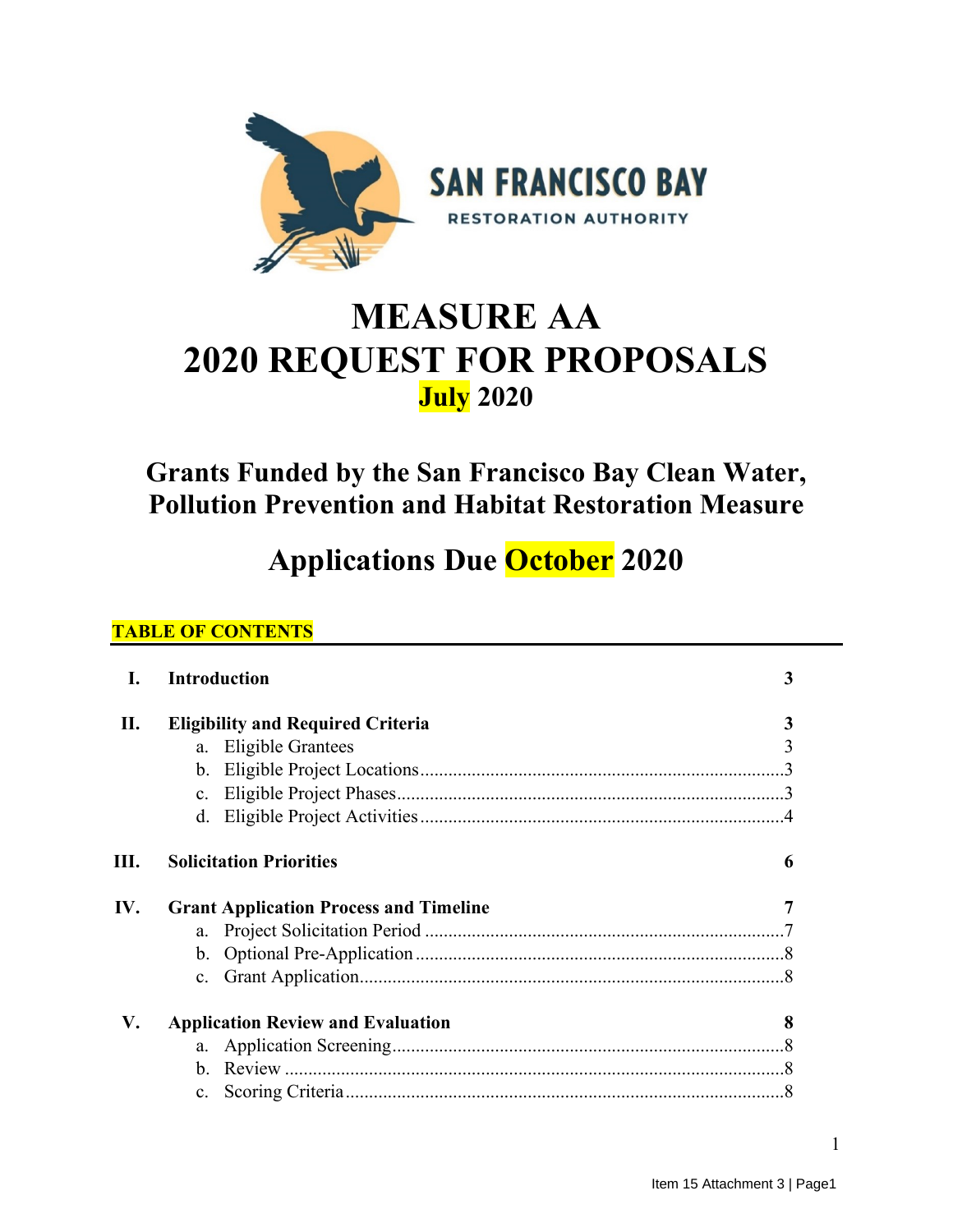|       | f.                |                               |    |
|-------|-------------------|-------------------------------|----|
| VI.   |                   | <b>Additional Information</b> | 11 |
|       |                   |                               |    |
|       |                   |                               |    |
|       |                   |                               |    |
|       |                   |                               |    |
|       |                   |                               |    |
|       | f.                |                               |    |
| VII.  |                   | <b>Grant Application</b>      | 12 |
| VIII. | <b>Appendices</b> |                               | 13 |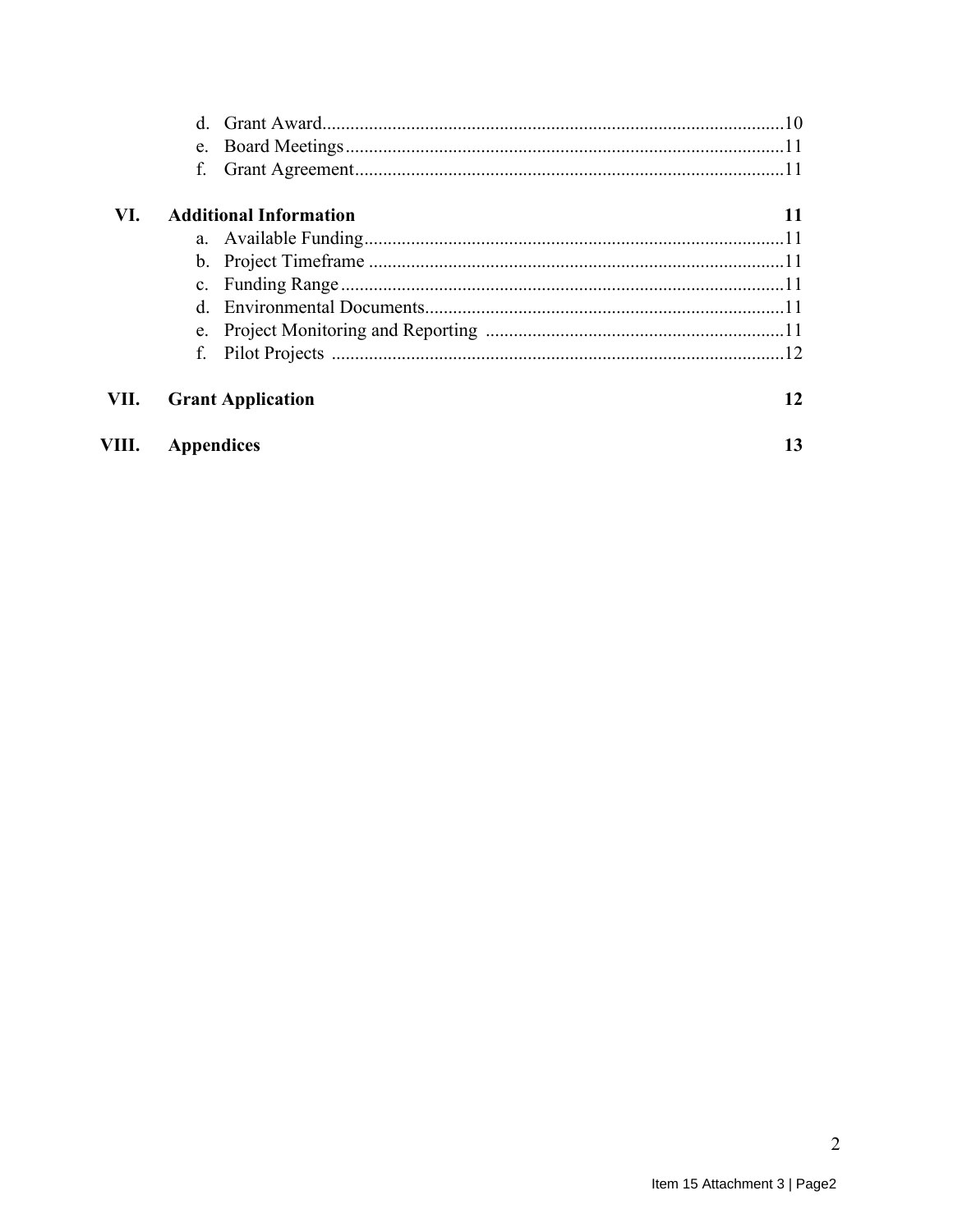#### **I. Introduction**

The San Francisco Bay Restoration Authority ("Authority") is a regional government agency whose purpose is to raise and allocate funds for the restoration and enjoyment of wetland and wildlife habitat along the San Francisco Bay shoreline. Funds are raised through Measure AA, which was put on the ballot by the Authority and passed by the nine-county Bay Area in 2016. Measure AA will fund shoreline projects that protect and restore San Francisco Bay through removing pollution, trash, and toxins to improve water quality; restoring habitat for fish, birds, and wildlife; protecting communities from floods; and increasing shoreline public access.

Funds will be disbursed through Grant Rounds or through the Community Grants Program. If a project is eligible for the Grant Round, applicants can submit a full grant application. If a community-based project is directed to the Community Grants Program, Authority staff will work with the applicant to develop a full project proposal.

## **II. Eligibility and Required Criteria**

#### a. Eligible Grantees

Eligible grantees are federal, state, and local agencies; tribal governments; nonprofit organizations; and owners or operators of shoreline parcels in the San Francisco Bay Area, excluding the Delta primary zone.

#### b. Eligible Project Locations

Projects must be located within the nine Bay Area counties: Sonoma, Marin, Napa, Solano, Alameda, Contra Costa, San Mateo, Santa Clara, or San Francisco.

Projects must also be along the shorelines of San Francisco Bay, San Pablo Bay, Carquinez Strait, Suisun Bay, and most of the Northern Contra Costa County Shoreline (not including the Delta Primary Zone – see Appendix C) that are in areas consistent with guidance provided in the *Baylands Ecosystem Habitat Goals Science Update* (2015) and *Subtidal Habitat Goals Report*   $(2010)$ , including:

- In subtidal areas (lying below mean low tide), within a reasonable distance of the shoreline;
- In baylands, *i.e.*, areas that lie between the maximum and minimum elevations of the tides over multiyear cycles, including those areas that would be covered by the tides in the absence of levees or other unnatural structures, including the portion of creeks or rivers located below the head of tide; or
- On uplands adjacent to potential or actual tidal wetlands that can provide transitional habitat and/or marsh migration space, as well as areas that are needed to enhance the project's resilience to projected sea level rise.
- c. Eligible Project Phases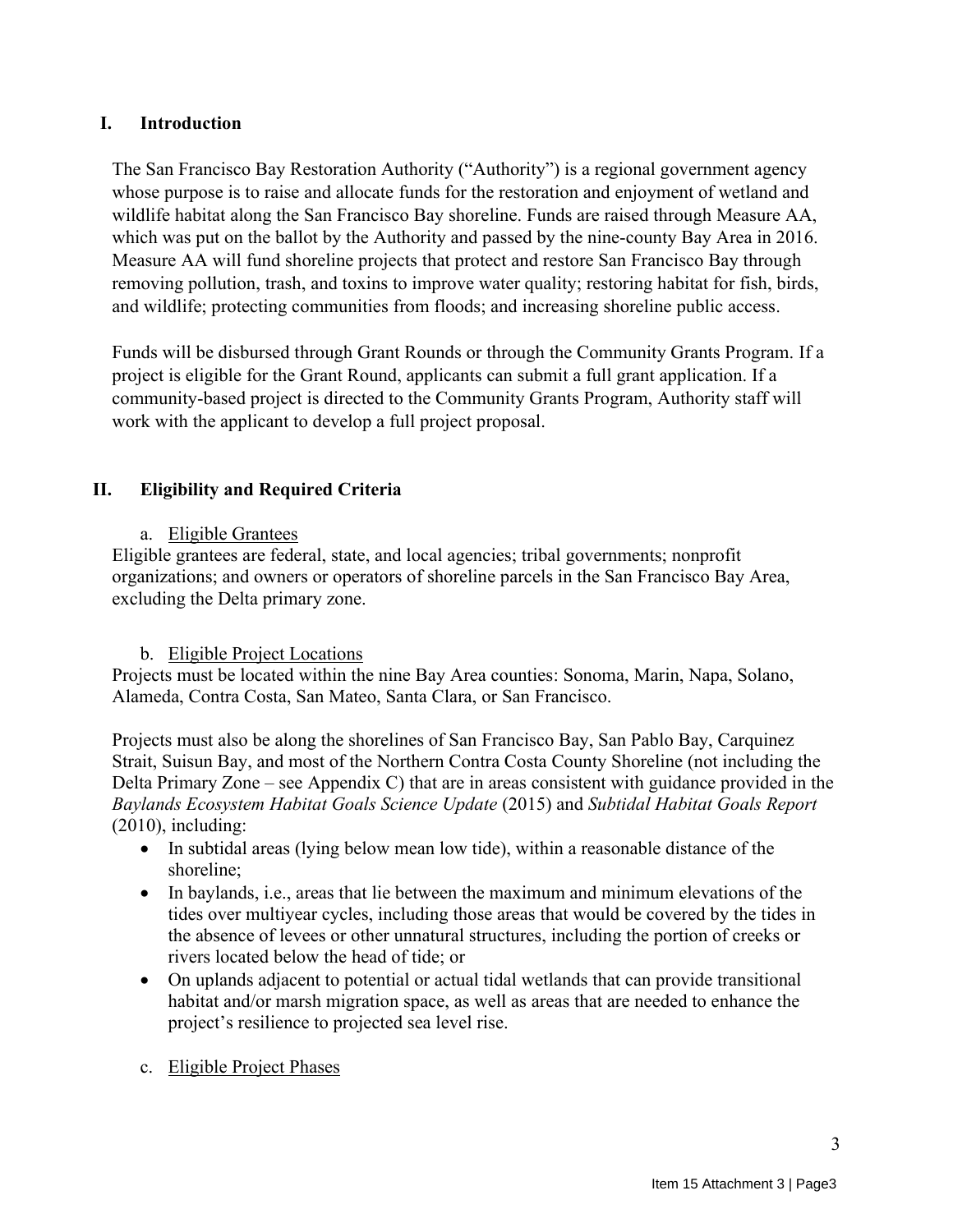Eligible project phases include acquisition<sup>1</sup>, planning and design, environmental studies to prepare California Environmental Quality Act (CEQA) documentation, permitting, construction, monitoring and evaluation, operation and maintenance, and scientific studies as part of the project to guide adaptive management.

## d. Eligible Project Types and Activities

## **To be eligible for Measure AA funds, projects must qualify as one or more of the three Restoration Act project types listed below:**

## *1. Habitat Project*

A habitat project will restore, protect, or enhance tidal wetlands, managed ponds, or natural habitats on the shoreline in the San Francisco Bay area, excluding the Delta Primary Zone.<sup>2</sup> "Natural habitats" are considered those habitats that are consistent with existing guidance on baylands, riparian, and subtidal habitats, including those that have been modified by human activity, but still provide tangible wildlife support and/or ecological value.<sup>3</sup>

## *2. Flood Management, as part of a Habitat Project*

A flood management project will build or enhance shoreline levees or other flood management features that are part of a project to restore, enhance, or protect tidal wetlands, managed ponds, or natural habitats identified under Habitat Project (as defined in #1 above). Flood management projects will be considered part of a habitat project if the habitat project is in the planning stages, underway, or partially complete. Generally, flood management projects will be considered part of habitat projects if they are included in the plan, environmental documents, and/or permits for the particular habitat restoration project with which they are associated.

## *3. Public Access, as part of a Habitat Project*

A public access project will provide or improve public access or recreational amenities that are part of a project to restore, enhance, or protect tidal wetlands, managed ponds, or natural habitats identified in Habitat Project (as defined in #1 above). Public access projects will be considered part of a habitat project if the habitat project is in the planning stages, underway, or partially complete. Generally, public access projects will be considered part of habitat projects if they are included in the plan, environmental documents, and/or permits for the particular habitat restoration project with which they are associated.

## **Projects that qualify under the Restoration Act (see above) may receive funding for the following activities described in Measure AA:**

The *Safe, Clean Water and Pollution Prevention Program's* purpose is to remove pollution, trash and harmful toxins from the Bay in order to provide clean water for fish, birds, wildlife and people. Eligible activities are:

<sup>&</sup>lt;sup>1</sup> If your project is an acquisition, please include details of the restoration benefits in the project description section of the application. See Appendix  $\bar{D}$  (3. Eligible Project Phases) for details on acquisitions.

 $2$  A Delta Primary Zone map can be found in Appendix C.

<sup>&</sup>lt;sup>3</sup> A list of relevant local or regional plans regarding habitat types can be found in Appendix B.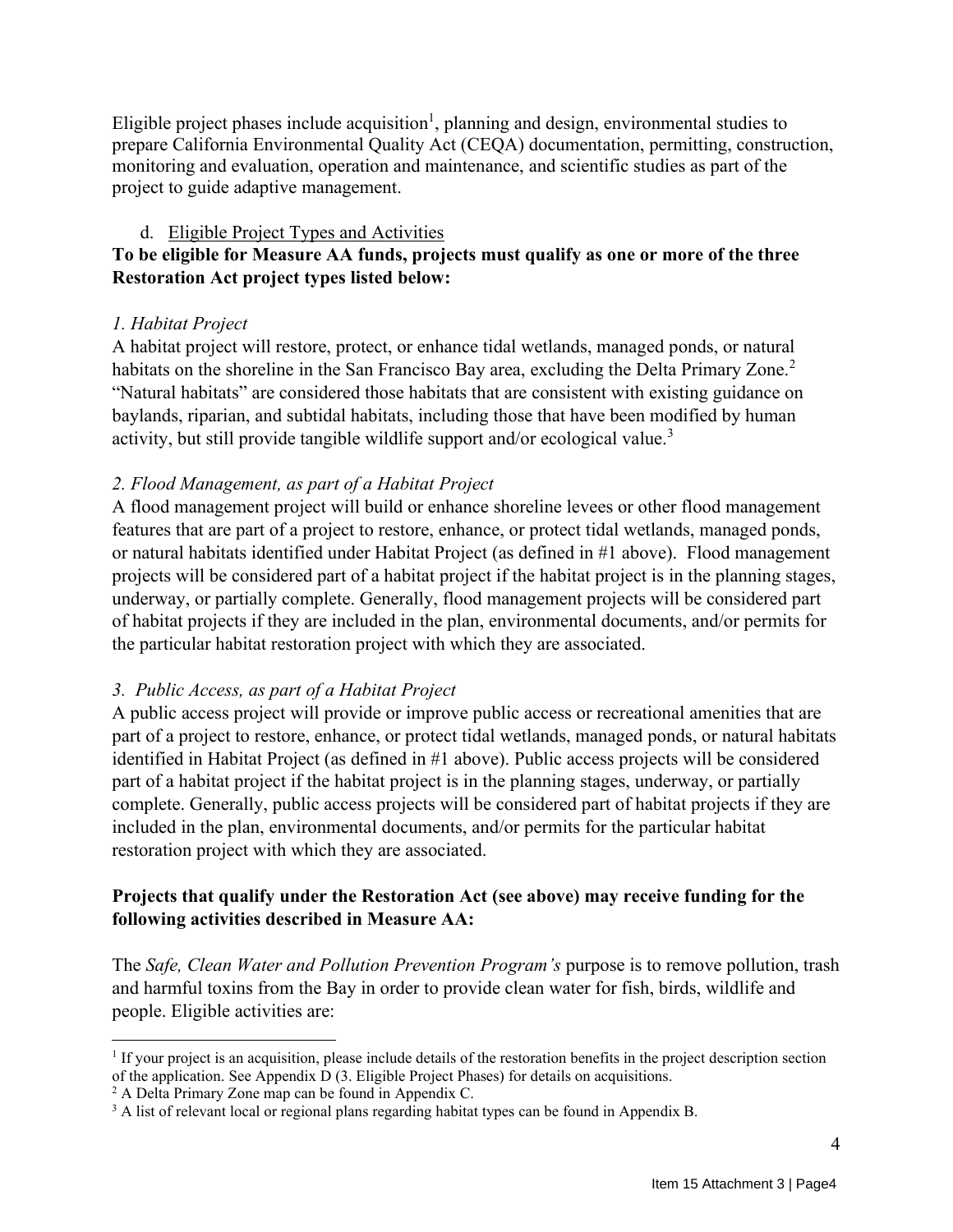- a. Improving water quality by reducing pollution and engaging in restoration activities, protecting public health and making fish and wildlife healthier.
- b. Reducing pollution levels through shoreline cleanup and trash removal from the Bay.
- c. Restoring wetlands that provide natural filters and remove pollution from the Bay's water.
- d. Cleaning and enhancing creek outlets where they flow into the Bay.

The *Vital Fish, Bird and Wildlife Habitat Program's* purpose is to significantly improve wildlife habitat that will support and increase vital populations of fish, birds, and other wildlife in and around the Bay. Eligible activities are:

- a. Enhancing the San Francisco Bay National Wildlife Refuge, shoreline parks and open space preserves, and other protected lands in and around the Bay, providing expanded and improved habitat for fish, birds and mammals.
- b. Protecting and restoring wetlands and other Bay and shoreline habitats to benefit wildlife, including shorebirds, waterfowl and fish.
- c. Providing for stewardship, maintenance and monitoring of habitat restoration projects in and around the Bay, to ensure their ongoing benefits to wildlife and people.

The *Integrated Flood Protection Program's* purpose is to use natural habitats to protect communities along the Bay's shoreline from the risks of severe coastal flooding caused by storms and high water levels. Eligible activities are:

- a. Providing nature-based flood protection through wetland and habitat restoration along the Bay's edge and at creek outlets that flow to the Bay.
- b. Building and/or improving flood protection levees that are a necessary part of wetland restoration activities, to protect existing shoreline communities, agriculture, and infrastructure.

The *Shoreline Public Access Program'*s purpose is to enhance the quality of life of Bay Area residents, including those with disabilities, through safer and improved public access, as part of and compatible with wildlife habitat restoration projects in and around the Bay. Eligible activities are:

- a. Constructing new, repairing existing and/or replacing deteriorating public access trails, signs, and related facilities along the shoreline and managing these public access facilities.
- b. Providing interpretive materials and special outreach events about pollution prevention, wildlife habitat, public access, and flood protection, to protect the Bay's health and encourage community engagement.

## **Additional Eligibility Considerations**

Mitigation projects are generally not eligible for Measure AA funds.<sup>4</sup> Environmental mitigation is the action or activity required by a regulatory agency to remedy, reduce, or offset known negative impacts to the environment.

<sup>&</sup>lt;sup>4</sup> See Appendix D for more details on mitigation projects (5A. Voluntary vs Mitigation Projects) and projects that involve dredging (5B. Beneficial Use of Dredged Sediment).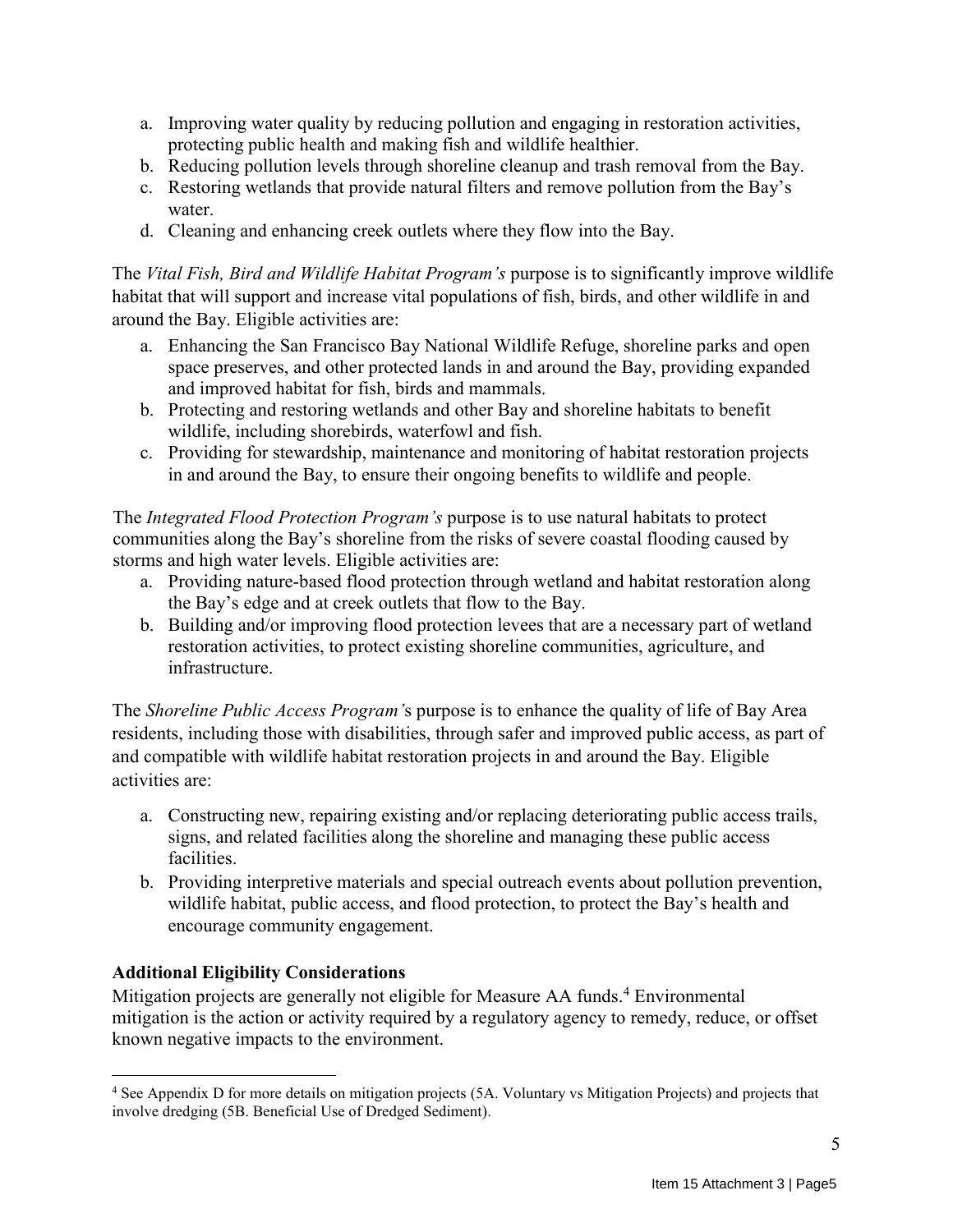Additionally, the Authority's grant funding is not intended to go towards the cost of dredging navigation channels, ports, or marinas, but the Authority may provide grant funds to support the incremental cost of delivery of dredged material to a restoration project that requires sediment in order to achieve habitat restoration goals. The Authority may also consider funding projects that incorporate dredging into the design of a restoration or enhancement effort, where the dredge design approach is based on sustainable geomorphic processes using best available science.

#### **III. Solicitation Priorities**

Eligible projects will be evaluated on the depth and breadth with which they achieve the following priorities:

- a. Have the greatest positive impact<sup>5</sup> on the Bay as a whole, in terms of clean water, wildlife habitat and beneficial use to Bay Area residents.
- b. Have the greatest long-term impact<sup>6</sup> on the Bay, to benefit future generations.
- c. Provide for geographic distribution across the region and ensure that there are projects funded in each of the nine counties in the San Francisco Bay Area over the life of Measure AA.
- d. Increase impact value by leveraging state and federal resources and public/private partnerships.
- e. Benefit economically disadvantaged communities<sup>9</sup>.

<sup>5</sup> *Greatest positive impact* refers to projects that demonstrate, through the use of established best available scientific knowledge; adopted regional and local plans; and relevant studies, the greatest potential benefits to the Bay ecosystem. In addition, they include restoration projects that provide co-benefits, including, but not limited to, improved flood protection, public access and recreational amenities, beneficial reuse of dredged material and carbon sequestration.

<sup>6</sup> *Greatest long-term impact* refers to projects that best demonstrate an ability to provide benefits over long timeframes despite the potential for changing circumstances such as changes in freshwater supply, sediment delivery, species composition, and rising sea levels. Projects should use the best available science to incorporate future climate variability, ideally providing resilience across multiple climate change scenarios.

<sup>9</sup> *"An economically disadvantaged community* (EDC) is defined as a community with a median household income less than 80% of the area median income (AMI). Within this set of low-income communities, communities of particular concern include those that: are historically underrepresented in the environmental policymaking and/or projects, bear a disproportionate environmental and health burden, are most vulnerable to climate change impacts due to lack of resources required for community resilience, or are severely burdened by housing costs, increasing the risk of displacement." A project's ability to provide benefits to these communities will be judged based on the direct involvement and support of local community groups; a demonstrated track record working within communities; the use of proven strategies to increase relevance of messaging and outreach; and the ability to alleviate multiple stressors within communities, including, but not limited to, addressing the need for additional recreational amenities, resilience to climate change, reductions in pollution burden, greater civic engagement, and enhanced leadership development opportunities. For examples of strategies, see the State Coastal Conservancy's *Tips for Meaningful Community Engagement*, http://scc.ca.gov/files/2019/04/Tips-for-Meaningful-Community-Engagement.pdf.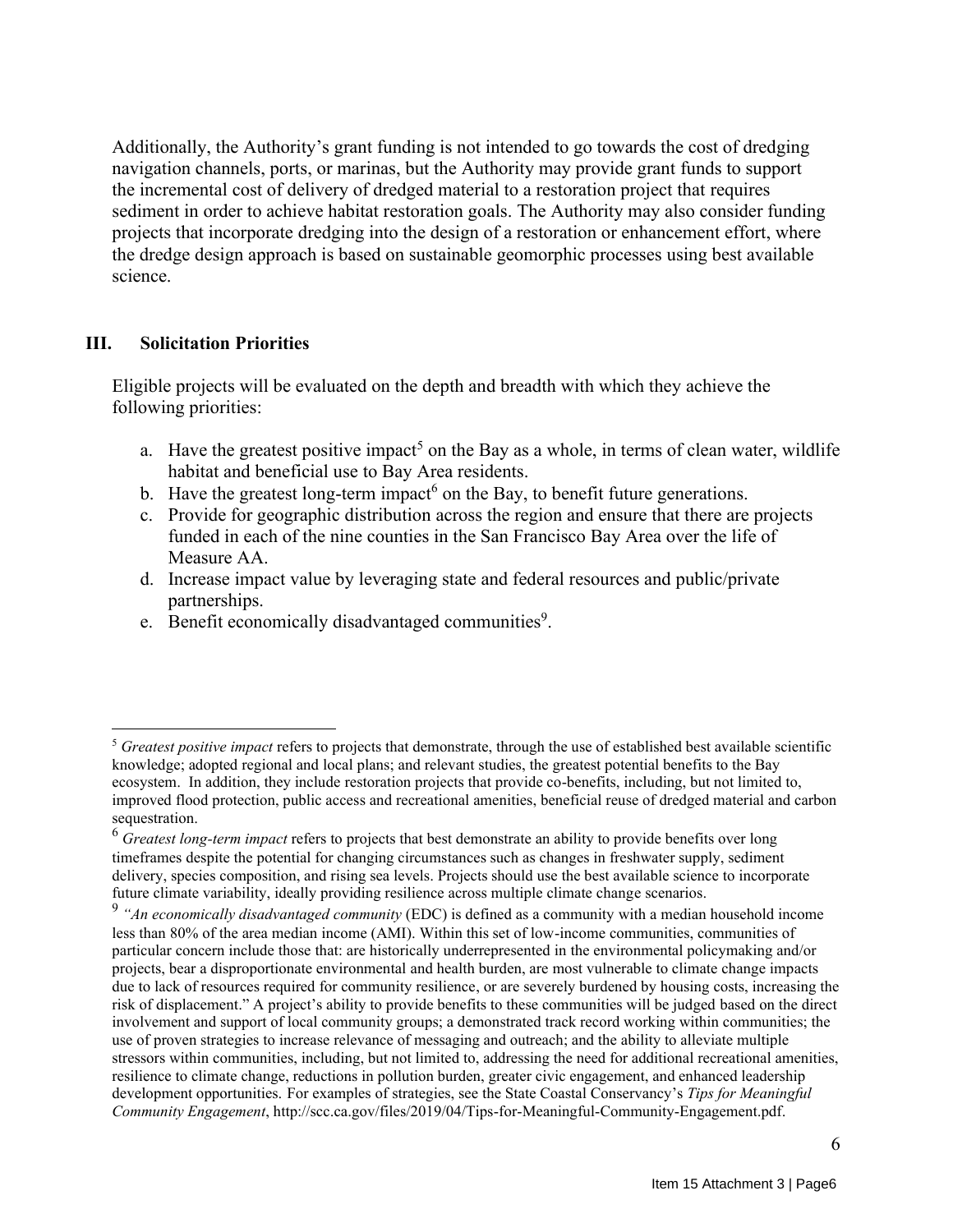- f. Benefit the region's economy, including local workforce development<sup>10</sup>, employment opportunities for Bay Area residents, and nature-based flood protection for critical infrastructure and existing shoreline communities.
- g. Work with local organizations and businesses to engage youth and young adults and assist them in gaining skills related to natural resource protection.
- h. Incorporate monitoring, maintenance and stewardship to develop the most efficient and effective strategies for restoration and achievement of intended benefits.
- i. Meet the selection criteria of the Coastal Conservancy's San Francisco Bay Area Conservancy Program and are consistent with the San Francisco Bay Conservation and Development Commission's coastal management program and with the San Francisco Bay Joint Venture's implementation strategy.<sup>11</sup>

## **IV. Grant Application Process and Timeline**

#### a. Project Solicitation Period

Requests for Proposals will be posted on the Authority's website and sent out to the Authority's mailing lists. The evaluation and grant recommendation periods below are subject to change.

| <b>Request for Proposals Released</b> | <b>July 2020</b>              |
|---------------------------------------|-------------------------------|
| Pre-Application Period                | July 2020 to September 2020   |
| Informational Webinar                 | <b>August 2020</b>            |
| <b>Full Applications Due</b>          | October 2020                  |
| Evaluation                            | Fall 2020 to Winter 2020/2021 |
| Grant Funding Recommendations and     | Spring 2021                   |
| <b>Board Meeting</b>                  |                               |

The link to sign up for the webinar will be posted on the Authority's website and sent out to the Authority's mailing list.

All Authority grants will be awarded at a San Francisco Bay Restoration Authority Governing Board meeting. The specific meeting when a grant will be considered will depend on project readiness and staff capacity.

## b. Optional Pre-Application

Applicants are strongly encouraged to submit a pre-application, so Authority staff can determine if a project is eligible for the Grant Round or the Community Grants Program. Authority staff will follow up with a phone consultation. If a project is eligible for the Grant Round, applicants

<sup>&</sup>lt;sup>10</sup> The Authority requires grantees to negotiate, enter into and execute a project labor agreement with the local building trades council or councils, subject to certain conditions and exceptions outlined in its Resolution 22, adopted November 30, 2016.

<sup>&</sup>lt;sup>11</sup> See Appendix A for the selection criteria of the Coastal Conservancy's San Francisco Bay Area Conservancy Program, the San Francisco Bay Conservation and Development Commission's Coastal Management Program, and the San Francisco Bay Joint Venture's Implementation Strategy.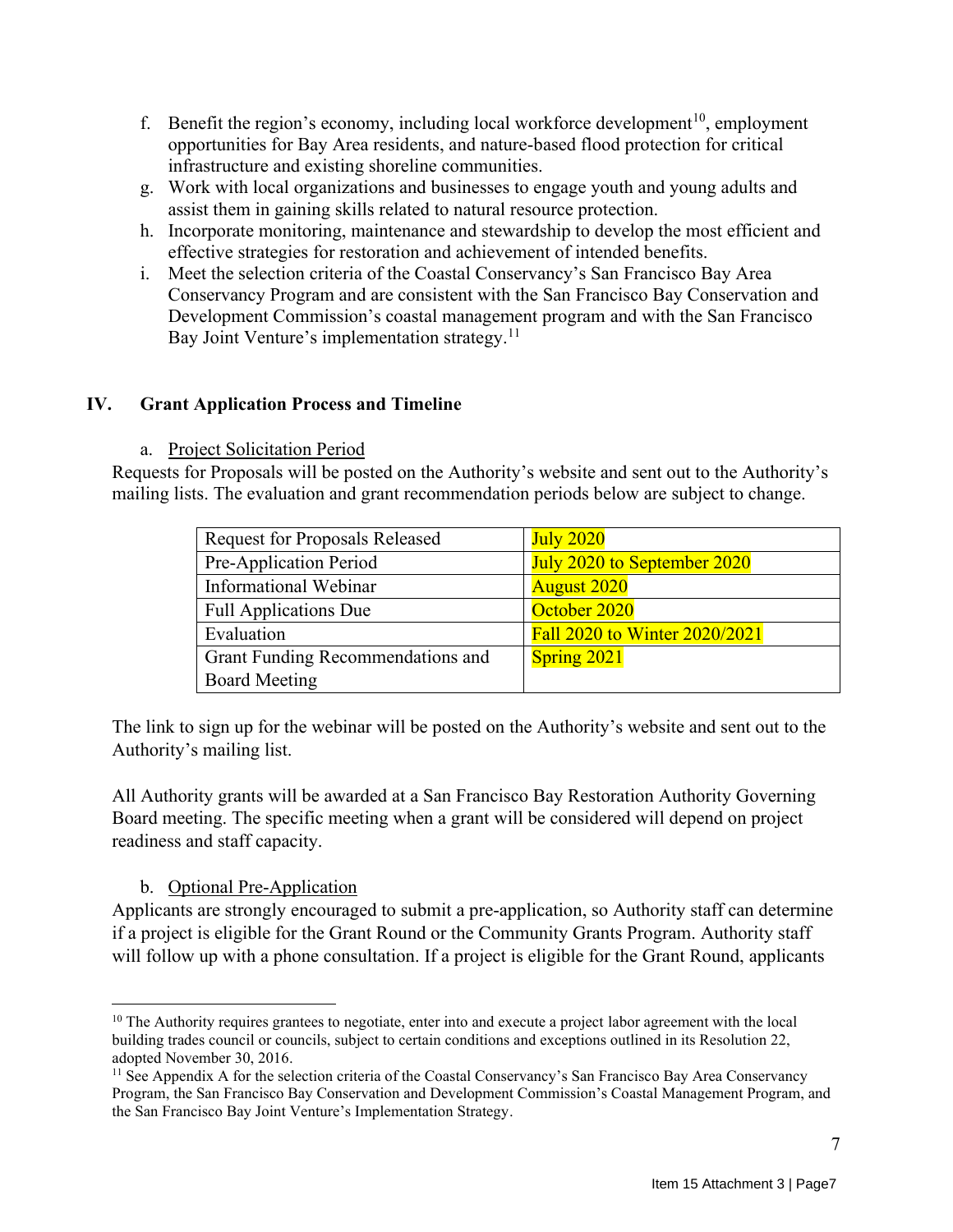can submit a full grant application. If a community-based project is directed to the Community Grants Program, Authority staff will work with the applicant to develop a full project proposal.

c. Grant Application

Applicants must submit a complete application to  $grants@sfbayrestore.org$ . All of these materials are posted on the San Francisco Bay Restoration Authority's Grants webpage [\(http://sfbayrestore.org/restoration-authority-grants\)](http://sfbayrestore.org/restoration-authority-grants).

Applicants can demonstrate community support for their projects by including support letters from community representatives.

## **V. Application Review and Evaluation**

## a. Application Screening

The Authority staff will screen grant applications to ensure that:

- The project and potential grantee meets the Authority's eligibility requirements as outlined in the Authority's enabling legislation;
- Proposed activities are eligible for funding as set forth in Measure AA; and
- The project will be ready to use Authority funds within 12 months of the application due date. The Authority will only authorize funding for construction projects that have completed CEQA analysis.

If an application does not pass the screening process, Authority staff will notify the applicant. Upon request, Authority staff will provide feedback on whether and how the proposal could be modified to meet the screening criteria, and the applicant may resubmit it in a future grant round.

b. Review

Complete applications that have passed the screening process will be reviewed and evaluated by a minimum of three professionals with relevant expertise in the Authority's program areas (as described in the enabling legislation and Measure AA). Reviewers may include, but are not limited to, public agency staff, consultants, academics, Authority staff and Advisory Committee members.

## c. Scoring Criteria: Quantitative and Qualitative

Reviewers will score projects quantitatively within the categories below, as well as evaluate projects qualitatively against one another.

| Criteria |                            | <b>Points</b> | Where to Find the Corresponding         |
|----------|----------------------------|---------------|-----------------------------------------|
|          |                            |               | <b>Content in the Grant Application</b> |
|          | The extent to which the    | 20 Total      | I. Grant Application – Project          |
|          | project implements the     |               | Description:                            |
|          | programs and activities of |               | #1. Project Eligibility                 |
|          | Measure AA (Section II).   |               | #2. Project and Site Description        |
|          |                            |               | #3. Specific Tasks                      |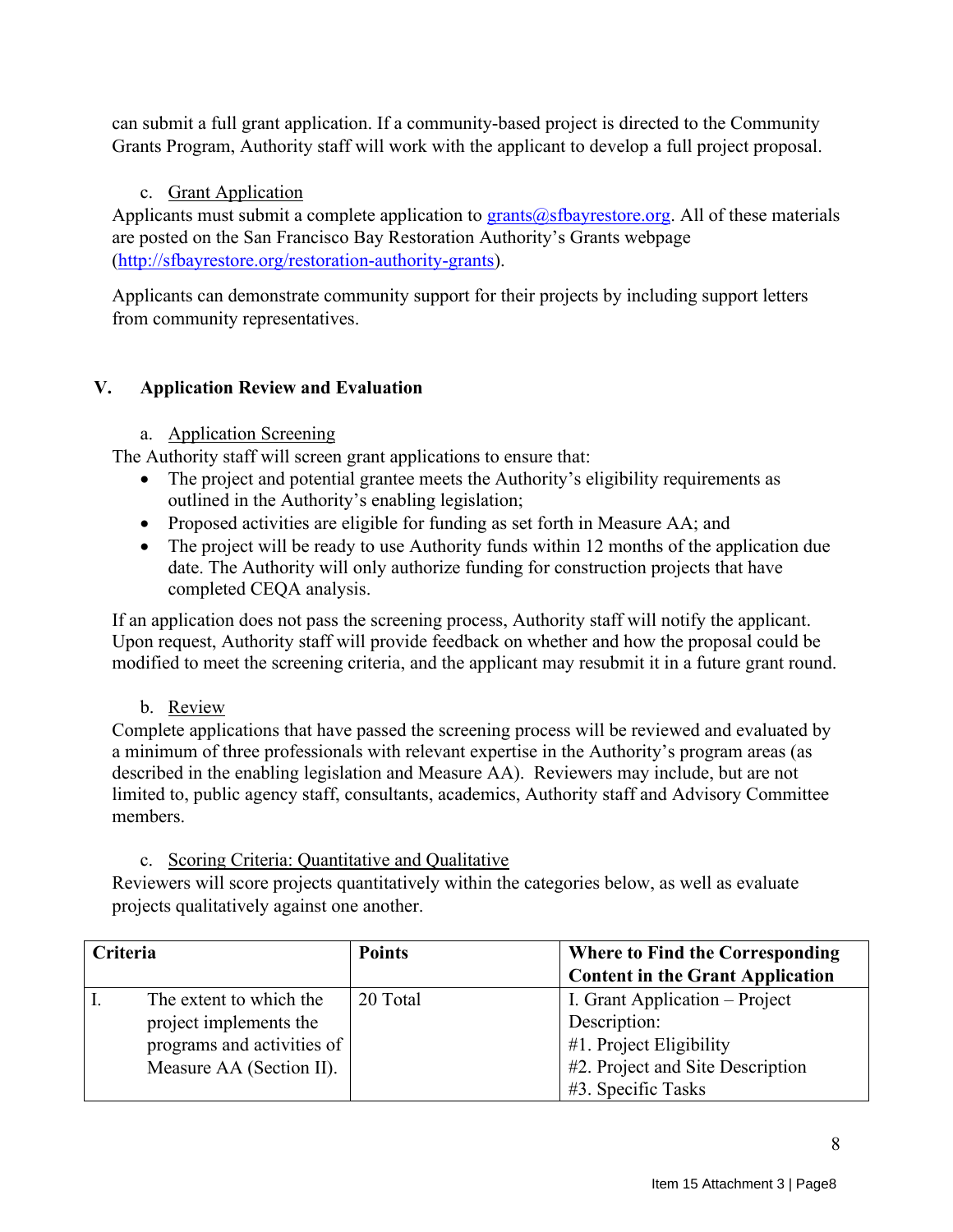| II. | The extent to which the                                                                                                                                                                              | 40 Total                                                                                                                                                                                                                                                  | III. Grant Application - Prioritization                                                                                                                                                                                                                                                                                                                                               |
|-----|------------------------------------------------------------------------------------------------------------------------------------------------------------------------------------------------------|-----------------------------------------------------------------------------------------------------------------------------------------------------------------------------------------------------------------------------------------------------------|---------------------------------------------------------------------------------------------------------------------------------------------------------------------------------------------------------------------------------------------------------------------------------------------------------------------------------------------------------------------------------------|
|     | project achieves the                                                                                                                                                                                 |                                                                                                                                                                                                                                                           | Criteria: #1 - #10                                                                                                                                                                                                                                                                                                                                                                    |
|     | priorities of Measure AA,                                                                                                                                                                            |                                                                                                                                                                                                                                                           |                                                                                                                                                                                                                                                                                                                                                                                       |
|     | as defined by the                                                                                                                                                                                    |                                                                                                                                                                                                                                                           |                                                                                                                                                                                                                                                                                                                                                                                       |
|     | prioritization criteria<br>under Section III.                                                                                                                                                        |                                                                                                                                                                                                                                                           |                                                                                                                                                                                                                                                                                                                                                                                       |
|     |                                                                                                                                                                                                      |                                                                                                                                                                                                                                                           |                                                                                                                                                                                                                                                                                                                                                                                       |
| Ш.  | The project's likelihood<br>of success, based on:                                                                                                                                                    | 40 Total                                                                                                                                                                                                                                                  | Applicant's capacity and resources to<br>complete and maintain the project:                                                                                                                                                                                                                                                                                                           |
|     | Applicant's capacity<br>and resources to<br>complete and<br>maintain the project<br>Project's level of<br>$\bullet$<br>community<br>involvement and<br>benefits and/or<br>innovative<br>partnerships | $20$ = Applicant's capacity<br>and resources to<br>complete the project<br>effectively, and to<br>maintain the project over<br>time<br>$20$ = Project's level of<br>meaningful community<br>involvement and benefits<br>and/or innovative<br>partnerships | I. Grant Application - Project<br>Description:<br>#7 Measuring Success<br>#8 Applicant History<br>$\circ$<br>#9 Barriers and Risks<br>$\Omega$<br>II. Grant Application -<br>Preliminary Budget<br>III. Grant Application -<br>Prioritization Criteria<br>$#3$ Leveraging<br>$\circ$<br>Resources and<br>Partnerships<br>#7 Monitoring,<br>$\circ$<br>maintenance, and<br>stewardship |
|     |                                                                                                                                                                                                      |                                                                                                                                                                                                                                                           | Project's level of community<br>involvement and benefits and/or<br>innovative partnerships:                                                                                                                                                                                                                                                                                           |
|     |                                                                                                                                                                                                      |                                                                                                                                                                                                                                                           | I. Grant Application – Project<br>Description:<br>#5 Project Partners<br>$\circ$<br>#6 Community<br>$\circ$<br>Support, Involvement,<br>and Benefits<br>III. Grant Application -<br>Prioritization Criteria<br>#4 Economically<br>$\circ$<br>disadvantaged<br>communities<br>#5 Benefits to economy<br>$\circ$<br>#6 Engage youth and<br>O<br>young adults                            |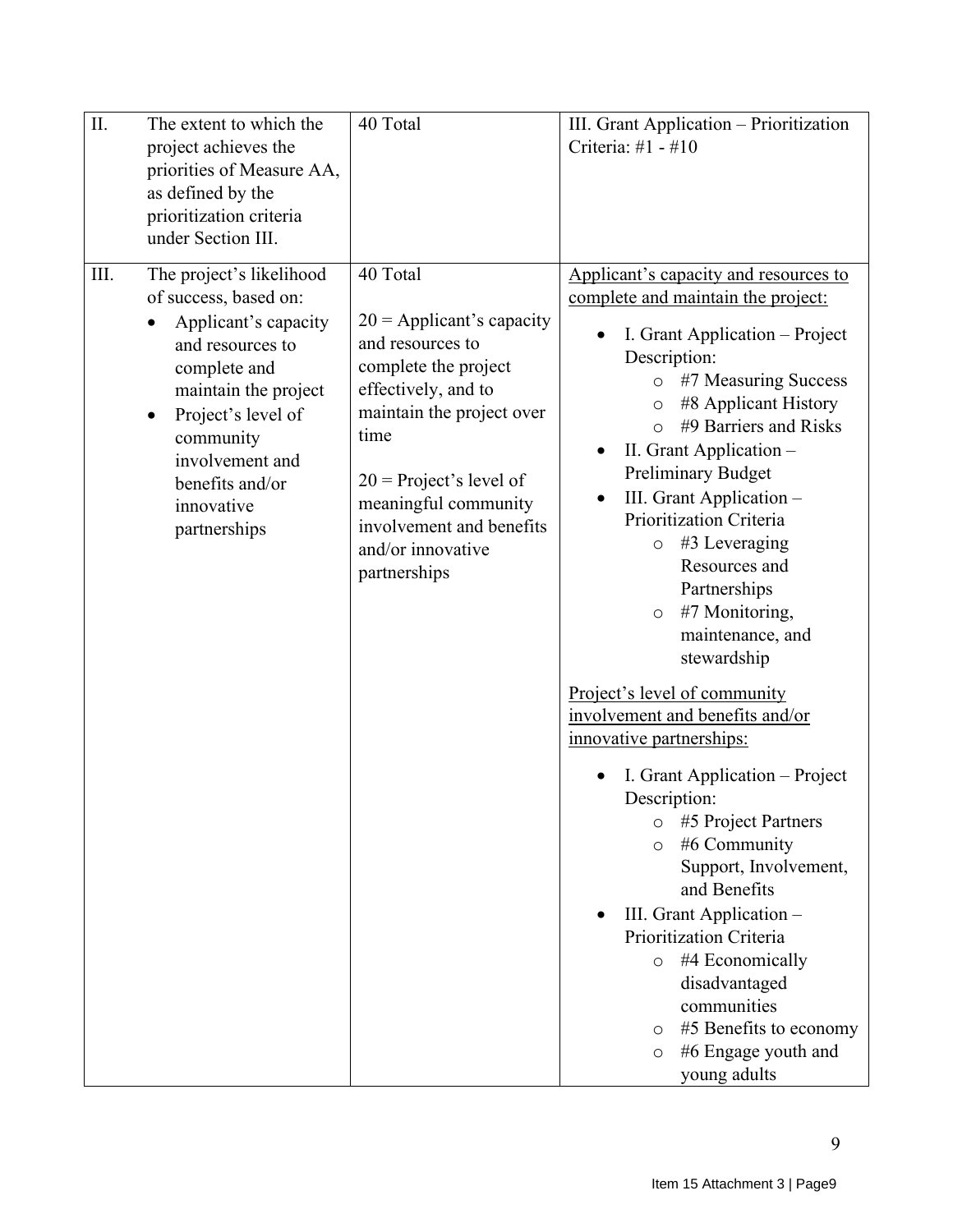|     | Application Checklist items –<br><b>Support Letters</b> |
|-----|---------------------------------------------------------|
| 100 |                                                         |

## **Quantitative Scoring**

To achieve the maximum amount of points, the proposal must provide clear, substantive, and coherent evidence that the proposed work will adequately address all relevant aspects of that category.

Proposals that describe in sufficient detail how the proposed work will effectively address multiple, or excel in a particular, aspect/s of a category can achieve up to 75% of a category's points. For example, projects can receive high scores for Section II by addressing most of the priorities adequately, or by addressing several of the priorities very well.

Proposals that address multiple or single aspects of a category without clearly describing how these aspects would result in measurable benefits will not receive more than half a category's points.

Proposals that need significant work may mention, but not adequately describe, how the proposal would meet some or one relevant aspect/s of that category, or not mention or adequately describe those aspects at all and shall not receive more than 25% of a category's points.

## **Qualitative Review**

In addition to quantitative points as described above, each proposal will have an additional qualitative review section. This section will include a space for reviewers to record the proposal's top three strengths, as well as the proposal's top three weaknesses, when considering Measure AA's four programs and related activities , Measure AA's priority criteria , and the applicant and project's likelihood of success .

## d. Grant Award

Based on proposal review and scoring, Authority staff will decide which applications to recommend to the Governing Board for funding, and the amount of funding to recommend. Authority staff will take into account the project's merit and urgency relative to other eligible projects, the total amount of funding available for projects, and the readiness of the projects to proceed. Authority staff will finalize their list of funding recommendations three to four months after grant applications are due, and then will notify applicants.

## e. Board Meetings

The Governing Board will consider and make grant approvals at public meetings. The meeting schedule and materials will be made available to the public in advance, through the Authority's website.

## f. Grant Agreement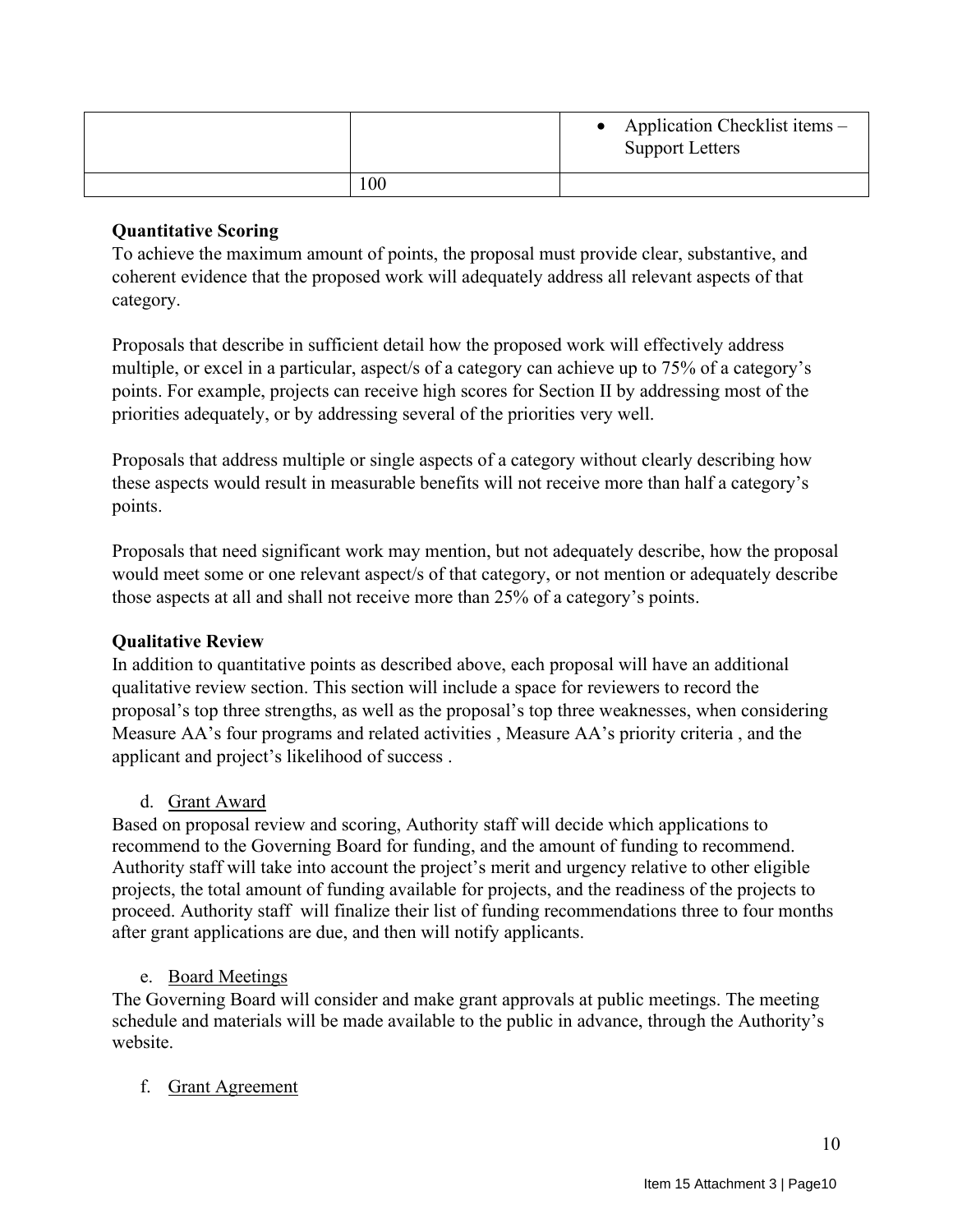Once the Governing Board has approved a grant, Authority staff will prepare a grant agreement setting forth the terms and conditions of the grant. The grantee must sign the grant agreement and comply with its conditions in order to receive funds. Typical grant agreement provisions will include:

- Grantees must submit a detailed project work program and budget and the names of any contractors.
- Grantees must provide proof that all necessary permits have been obtained.
- Grantees must provide proof of liability insurance and name the Authority as an additional insured.
- Where appropriate, grantees will be required to provide signage informing the public that the project received Authority grant funding.
- Grant funds will typically be paid on a reimbursement basis, although advanced payments to small nonprofit organizations are allowable in some cases.
- Grantees must submit invoices and progress reports regularly, and at least quarterly.
- Grantees must meet project completion requirements (typically grants will include a 10% withholding that is not paid until the project is completed), including a final report as outlined in section VI.e Project Monitoring and Reporting, below.
- Grantee must agree to monitor and maintain the project for an agreed-upon time, typically for a period of 20 years, and if the grantee is not the landowner, the grantee must secure the landowner's written permission to monitor and maintain the project for that period.
- Grantees may be required to reimburse the Authority for some or all of the disbursed grant funds if the project is not satisfactorily completed.
- The Authority requires grantees to negotiate, enter into and execute a project labor agreement with the local building trades council or councils, subject to certain conditions and exceptions outlined in its Resolution 22, adopted November 30, 2016.
- Grantees must agree to maintain records and may be subject to audits.
- Construction projects will need to be bonded.

## **VI. Additional Information**

## a. Available Funding

The Authority expects to generate approximately \$25 million each year for twenty years for a total of \$500 million, which will be disbursed through grant rounds. Grantees have a limit of 15% for direct project management costs in their projects.

## b. Project Timeframe

The Authority may request that proponents of projects with schedules longer than five years break their projects into phases and return to the Authority for the funding and authorization of each phase of the project.

## c. Funding Range

There is not a set funding range for proposals – past project budgets have ranged from several hundreds of thousands of dollars to multimillion-dollar projects. The Authority currently anticipates funding approximately 5-10 projects per grant round.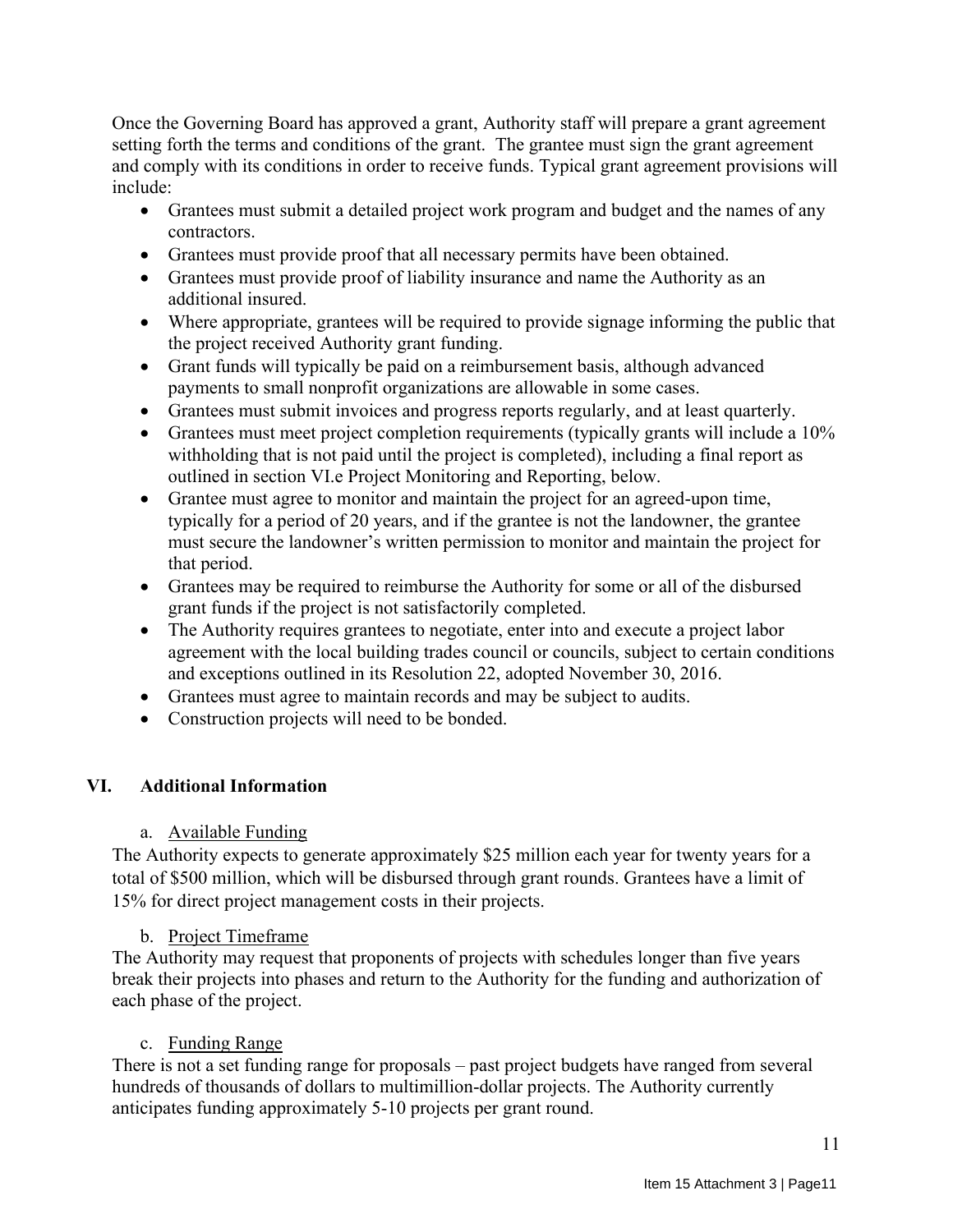## d. Environmental Documents

The Authority is required to comply with CEQA and all other applicable environmental laws. Grant applicants must consider whether their proposed project will trigger the need for an environmental impact report or negative declaration, or whether a CEQA exemption applies. Grant applicants that are not potential CEQA lead agencies, e.g., nongovernmental organizations, should work with a lead agency, e.g., the planning department of the city or county in which the project is located, to determine the CEQA requirements.

## e. Project Monitoring and Reporting

All grant applications must include a plan for how the effectiveness of the project will be measured and reported. Monitoring and reporting will vary depending on the nature of the project and may include regional monitoring approaches as appropriate. Authority staff may work with grantees to develop appropriate monitoring and reporting templates and procedures.

All projects must complete a final report, including a lessons-learned summary report describing lessons learned under all phases of the project including design, construction and monitoring. Lessons learned should focus on project trouble areas and issues to be addressed as a guide to helping future projects to avoid these issues to the extent possible. The Authority's monitoring requirements will seek to assess the ongoing effectiveness of the project.

## f. Pilot Projects

Pilot and demonstration projects are eligible under this grant program and serve to enhance our technical understanding of "nature based" approaches to wetlands enhancement and flood protection around the Bay.

## **VII. Grant Application**

Please check the Authority's [website](http://www.sfbayrestore.org/) to access the Grant Application, linked under the [Restoration Authority Grants](http://www.sfbayrestore.org/restoration-authority-grants) tab.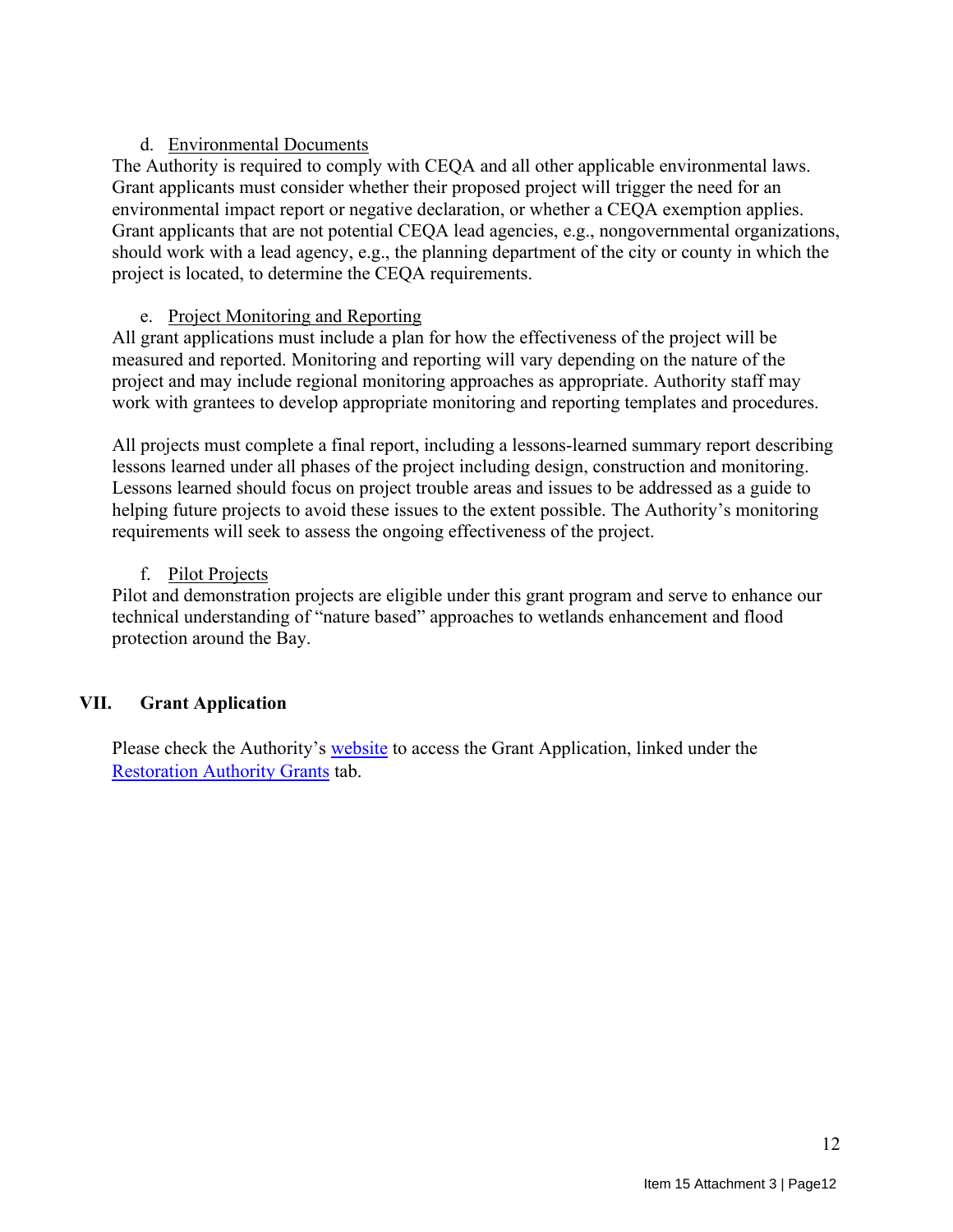#### **APPENDICES**

**Appendix A:** Selection Criteria of the SCC San Francisco Bay Area Conservancy Program, the BCDC Coastal Management Program, and the SFBJV Implementation Strategy

**Appendix B:** Full Citations for Regional Plans Most Relevant to the Grant Program

**Appendix C:** Delta Primary Zone Map

**Appendix D:** Definitions and Clarifications of Eligibility Criteria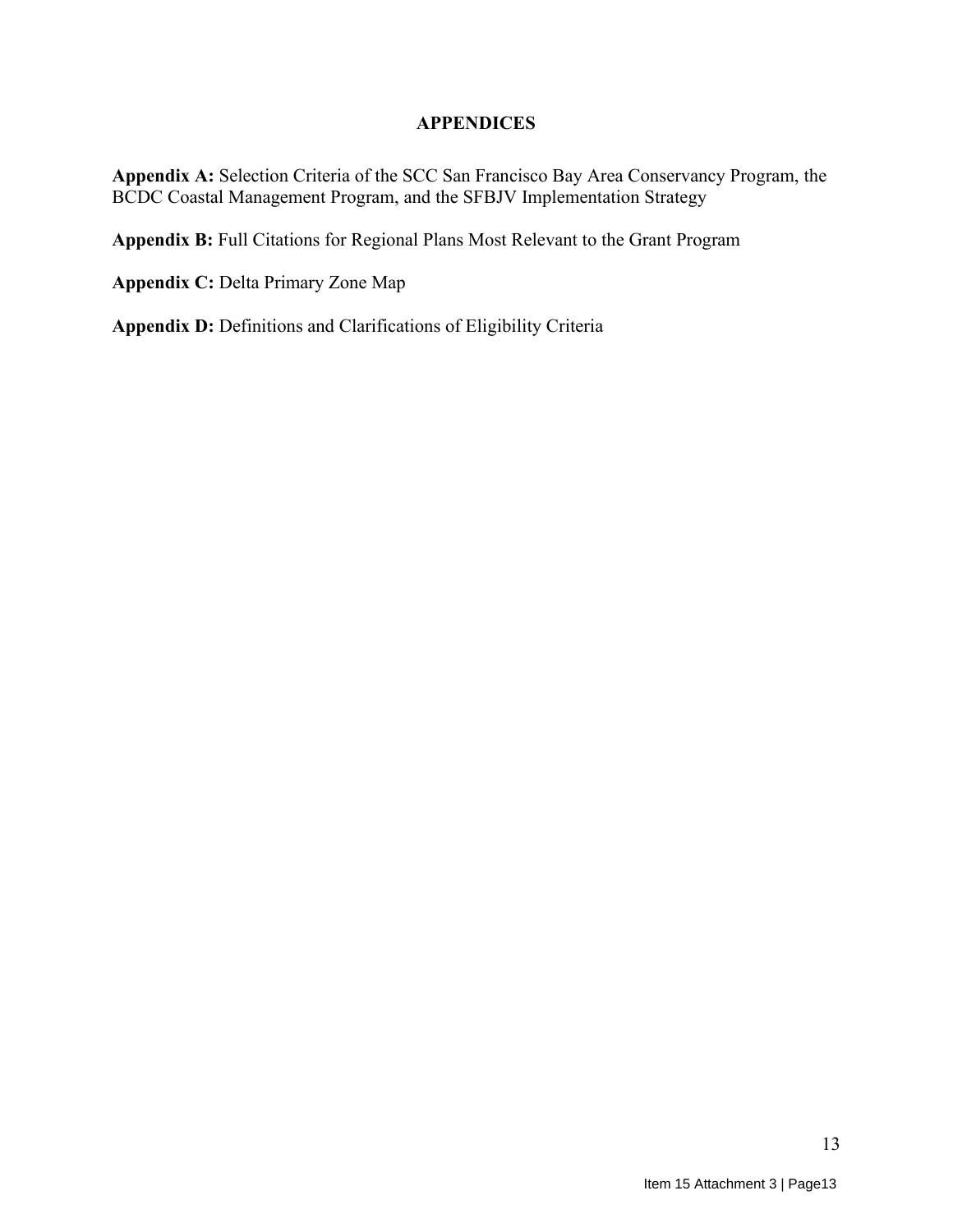## **Appendix A: Selection Criteria of the SCC San Francisco Bay Area Conservancy Program, the BCDC Coastal Management Program, and the SFBJV Implementation Strategy and Project List Link**

Please see below for additional detail regarding bullet point i above under section III. Solicitation Priorities.

## **I. State Coastal Conservancy's (SCC) San Francisco Bay Area Conservancy Program**

- 1. "Are supported by adopted local or regional plans<sup>12</sup>;
- 2. Are multijurisdictional or serve a regional constituency;
- 3. Can be implemented in a timely way;
- 4. Provide opportunities for benefits that could be lost if the project is not quickly implemented;
- 5. Include matching funds from other sources of funding or assistance."

## **II. San Francisco Bay Conservation and Development Commission's (BCDC) Coastal Management Program**

The San Francisco Bay Conservation and Development Commission's Coastal Management Program is based on the provisions and policies of the McAteer-Petris Act, the Suisun Marsh Preservation Act of 1977, the San Francisco Bay Plan, the Suisun Marsh Protection Plan, and the Commission's administrative regulations. The McAteer-Petris Act and the Bay Plan apply to the entire Bay, while the Suisun Marsh Preservation Act and Suisun Marsh Protection Plan apply only to Suisun Marsh.

The Bay Plan elements most relevant to this grant program include policies related to habitat goals, climate change resilience, setting goals and success criteria, monitoring and adaptive management, public access, mosquito abatement, fill for habitat restoration, and environmental justice and social equity. Consistency with these policies is required in order to obtain a permit for project construction from the San Francisco Bay Conservation and Development Commission. View the full Bay Plan here: [http://www.bcdc.ca.gov/plans/sfbay\\_plan.html.](http://www.bcdc.ca.gov/plans/sfbay_plan.html)

## **III. San Francisco Bay Joint Venture's (SFBJV) Implementation Strategy**

Applicants may describe how their project is consistent with the Joint Venture's Implementation Strategy, indicate that their project is on the Joint Venture's project list, and/or indicate that they consulted the Joint Venture to assess whether their project would be eligible for the Joint Venture project list.

- San Francisco Bay Joint Venture Implementation Strategy: <https://www.sfbayjv.org/estuarybook.php>
- San Francisco Bay Joint Venture Project List: <http://www.ecoatlas.org/regions/adminregion/sfbjv/projects>
- San Francisco Bay Joint Venture Projects Information: <http://www.sfbayjv.org/projects.php>

<sup>&</sup>lt;sup>12</sup> See Appendix B for a list of relevant local and regional plans.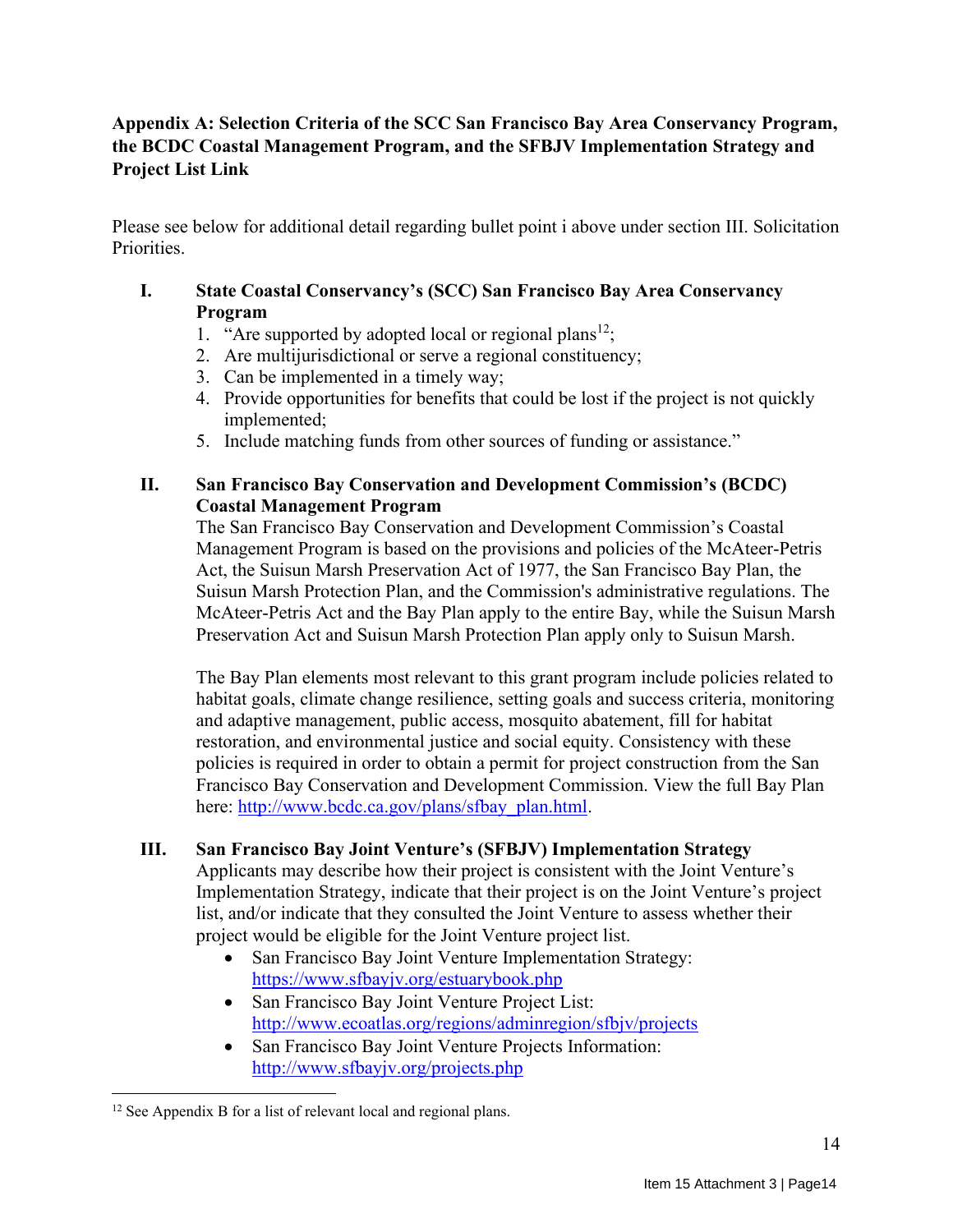#### **Appendix B: Full Citations for Regional Plans Most Relevant to the Grant Program**

The Restoration Act states that the Authority will "give priority to projects that, to the greatest extent possible, meet the selection criteria of and are consistent with the State Coastal Conservancy's San Francisco Bay Area Conservancy program (in accordance with subdivision (c) of Section 31163 of the Public Resources Code)." One of these criteria is, "Are supported by adopted local or regional plans." Full citations for the regional plans the Authority considers most relevant to the grant program are provided below.

*Restoring the Estuary: An Implementation Strategy for the San Francisco Bay Joint Venture*. (2001.) San Francisco Bay Joint Venture.<https://www.sfbayjv.org/estuarybook.php>

*The Baylands and Climate Change: What We Can Do. Baylands Ecosystem Habitat Goals Science Update 2015. (*2015.) California State Coastal Conservancy. <http://baylandsgoals.org/science-update-2016/>

*Recovery Plan for Tidal Marsh Ecosystems for Northern and Central California.* (2013.) U.S. Fish & Wildlife Service. [https://www.fws.gov/sacramento/ES/Recovery-Planning/Tidal-](https://www.fws.gov/sacramento/ES/Recovery-Planning/Tidal-Marsh/Documents/TMRP_Volume1_RP.pdf)[Marsh/Documents/TMRP\\_Volume1\\_RP.pdf](https://www.fws.gov/sacramento/ES/Recovery-Planning/Tidal-Marsh/Documents/TMRP_Volume1_RP.pdf)

*San Francisco Bay Subtidal Habitat Goals Report: Conservation Planning for the Submerged Areas of the Bay.* (2010.) California State Coastal Conservancy, Ocean Protection Council, NOAA National Marine Fisheries Service and Restoration Center, San Francisco Bay Conservation and Development Commission, San Francisco Estuary Partnership. <http://www.sfbaysubtidal.org/report.html>

*Comprehensive Conservation and Management Plan for the San Francisco Estuary.* (2016.) San Francisco Estuary Partnership. [http://www.sfestuary.org/wp](http://www.sfestuary.org/wp-content/uploads/2016/10/CCMPFinalOct2016.pdf)[content/uploads/2016/10/CCMPFinalOct2016.pdf](http://www.sfestuary.org/wp-content/uploads/2016/10/CCMPFinalOct2016.pdf)

*Surviving the Storm.* (2015.) Bay Area Council Economic Institute. <http://documents.bayareacouncil.org/survivingthestorm.pdf>

*San Francisco Bay Trail Plan: A Recreational Ring Around San Francisco Bay.* (1989.) Association of Bay Area Governments. [http://baytrail.org/wp-content/uploads/2015/12/San-](http://baytrail.org/wp-content/uploads/2015/12/San-Francisco-Bay-Trail_-Bay-Trail-Plan-Summary.pdf)[Francisco-Bay-Trail\\_-Bay-Trail-Plan-Summary.pdf](http://baytrail.org/wp-content/uploads/2015/12/San-Francisco-Bay-Trail_-Bay-Trail-Plan-Summary.pdf)

*San Francisco Bay Trail Design Guidelines & Toolkit* (2016.) San Francisco Bay Trail. [http://baytrail.org/pdfs/BayTrailDGTK\\_082616\\_Web.pdf](http://baytrail.org/pdfs/BayTrailDGTK_082616_Web.pdf)

*Enhanced San Francisco Bay Area Water Trail Plan.* (2011.) California State Coastal Conservancy. http://scc.ca.gov/webmaster/ftp/pdf/sccbb/2011/1103/20110317Board08 SF Bay Area Water [Trail\\_Ex3.pdf](http://scc.ca.gov/webmaster/ftp/pdf/sccbb/2011/1103/20110317Board08_SF_Bay_Area_Water_Trail_Ex3.pdf)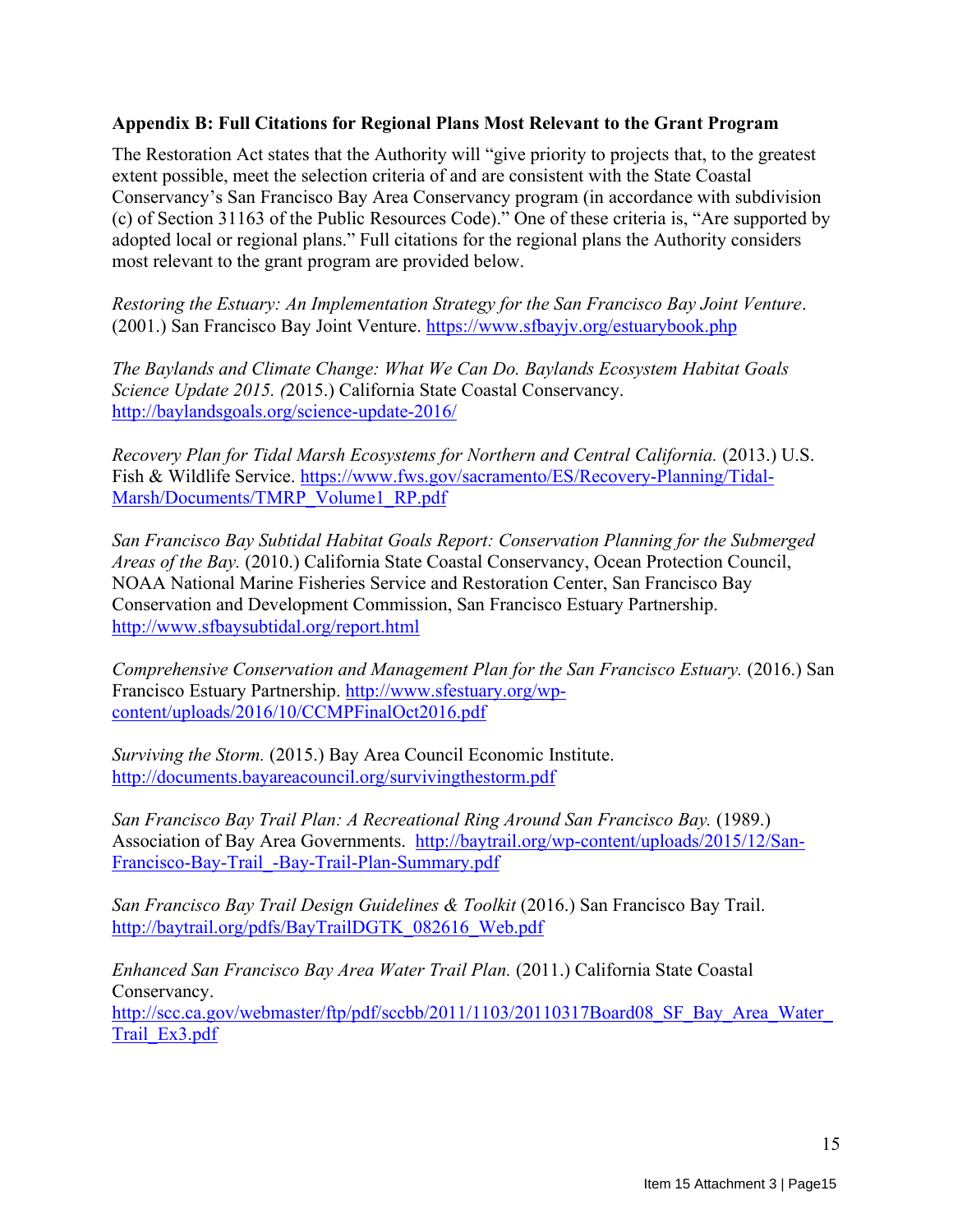*Water Quality Control Plan for the San Francisco Bay Basin (Basin Plan).* (2017.) San Francisco Bay Regional Water Quality Control Board. [http://www.waterboards.ca.gov/sanfranciscobay/basin\\_planning.shtml#basinplan](http://www.waterboards.ca.gov/sanfranciscobay/basin_planning.shtml#basinplan)

*Long-Term Management Strategy for the Placement of Dredged Material in the San Francisco Bay Region, Management Plan* (2001.) U.S. Army Corps of Engineers, U.S. Environmental Protection Agency, San Francisco Bay Conservation and Development Commission, San Francisco Bay Regional Water Quality Control Board. <http://www.spn.usace.army.mil/Portals/68/docs/Dredging/LMTS/entire%20LMTF.pdf>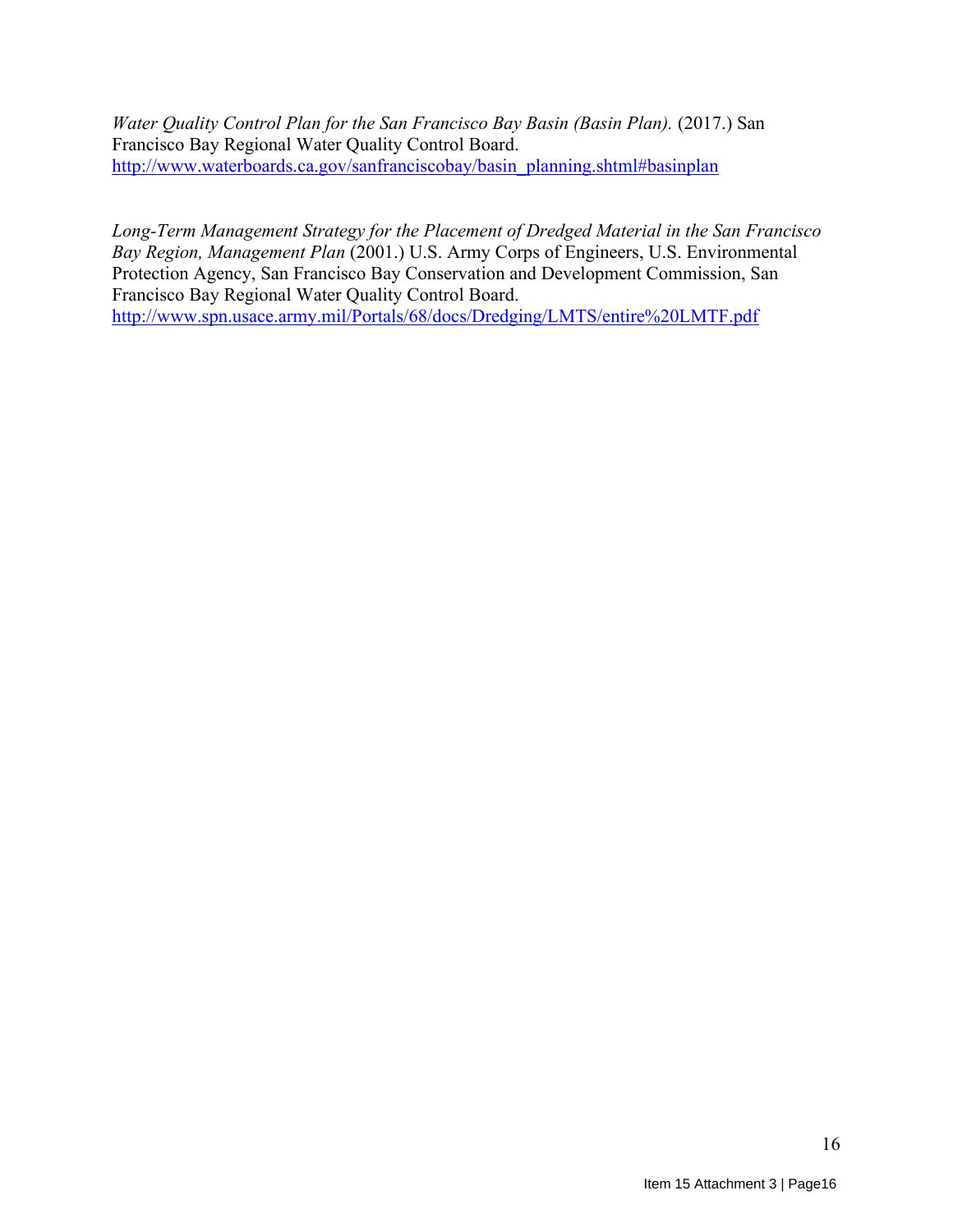

**Appendix C: Delta Primary Zone Map<sup>13</sup>**

<sup>13</sup> Source: Water Education Foundation: http://www.watereducation.org/aquapedia/sacramento-san-joaquin-deltaland-use-and-boundaries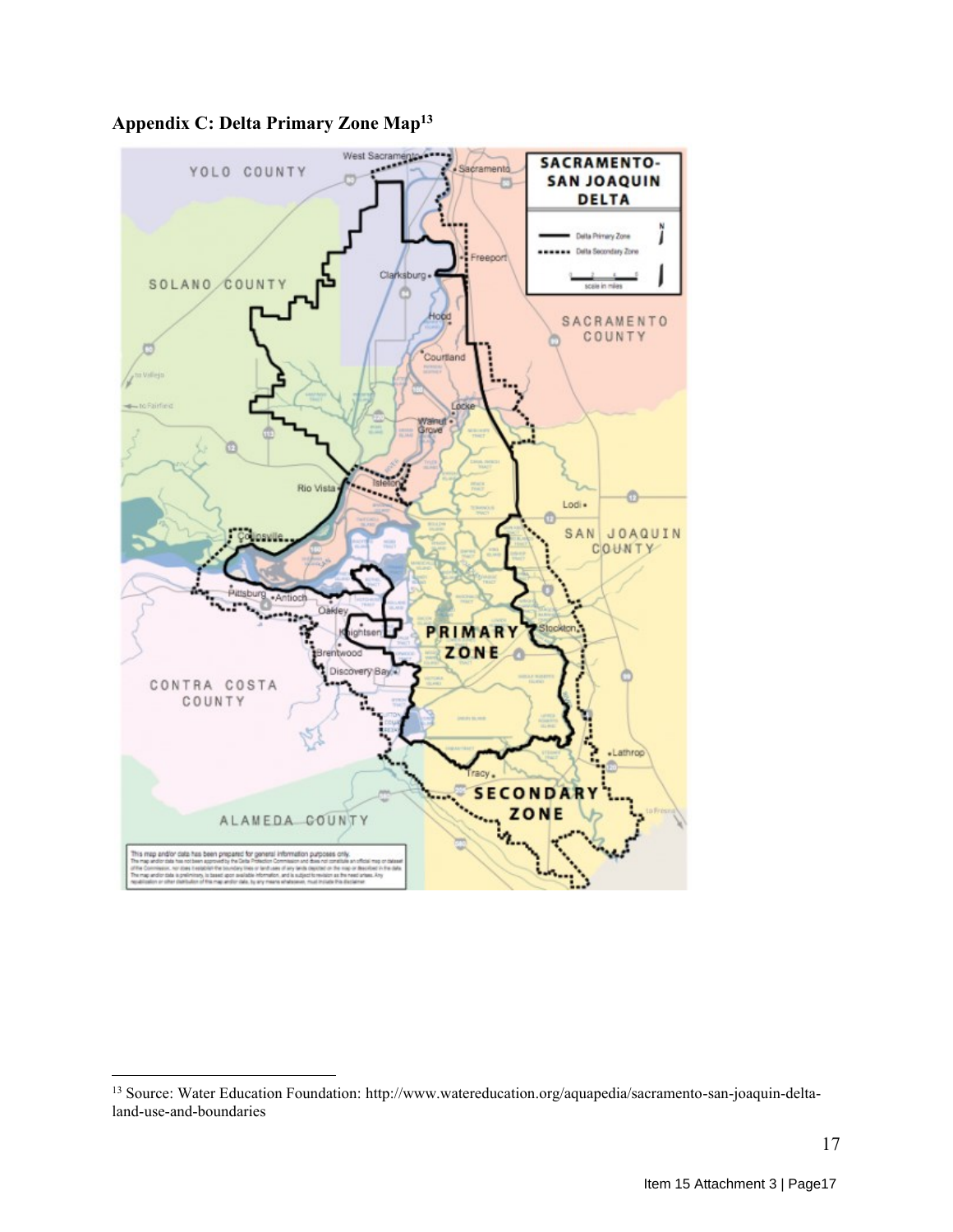## **Appendix D: Definitions and Clarifications of Eligibility Criteria**

Eligibility is based on a combination of requirements of the Restoration Act and Measure AA.

#### **1. Eligible Project Locations**

According to Measure AA, to be eligible for funding, projects must be located "along the Bay shorelines" within one of the nine Bay Area counties. In addition, Measure AA states, "The shorelines include the shorelines of San Francisco Bay, San Pablo Bay, Carquinez Strait, Suisun Bay, and most of the Northern Contra Costa County Shoreline to the edge of the Delta Primary Zone."

A. Definition of "Along the Bay Shorelines"

The question is how far from the shoreline a project may be located. "Baylands" is the technical term adopted by the science community within *Baylands Ecosystem Habitat Goals* (1999) to refer to the areas adjacent to the Bay that are of primary ecological important to it; it defines these as "the lands that lie between the maximum and minimum elevations of the tides over multiyear cycles, including those areas that would be covered by the tides in the absence of levees or other unnatural structures." Additionally, the 2015 Science Update to the goals report *(The Baylands and Climate Change: What We Can Do*) recognizes the importance of transition zones moving inland above the extent of high tide, as well as the need to plan ahead for the effects of sea level rise. Therefore, the Authority defines "along the Bay shorelines" to include these important lands adjacent to the Bay.

B. Definition of "Creek Outlets"

Measure AA states that eligible projects may: "Clean and enhance creek outlets where they flow into the Bay" or "Provide nature-based flood protection through wetland and habitat restoration along the Bay's edge and at creek outlets that flow to the Bay." However, these descriptions of eligible project activities still fall under more general requirement for projects to be located "along Bay shorelines." Therefore, the Authority interprets the language of Measure AA regarding creek outlets to mean that projects located in rivers or creeks also must be located along the Bay, i.e. adjacent to the part of the river or creek subject to tidal action. This area is also referred to as being below the head of tide. Similar consideration of the value of transitional habitats and the effects of future sea level rise should be made when considering the extent of creek outlets.

C. Conclusion

To be eligible, projects must be located within the nine Bay Area counties along the shorelines of San Francisco Bay, San Pablo Bay, Carquinez Strait, Suisun Bay, and most of the Northern Contra Costa County Shoreline to the edge of, but not including, the Delta Primary Zone, that are in areas consistent with guidance provided in the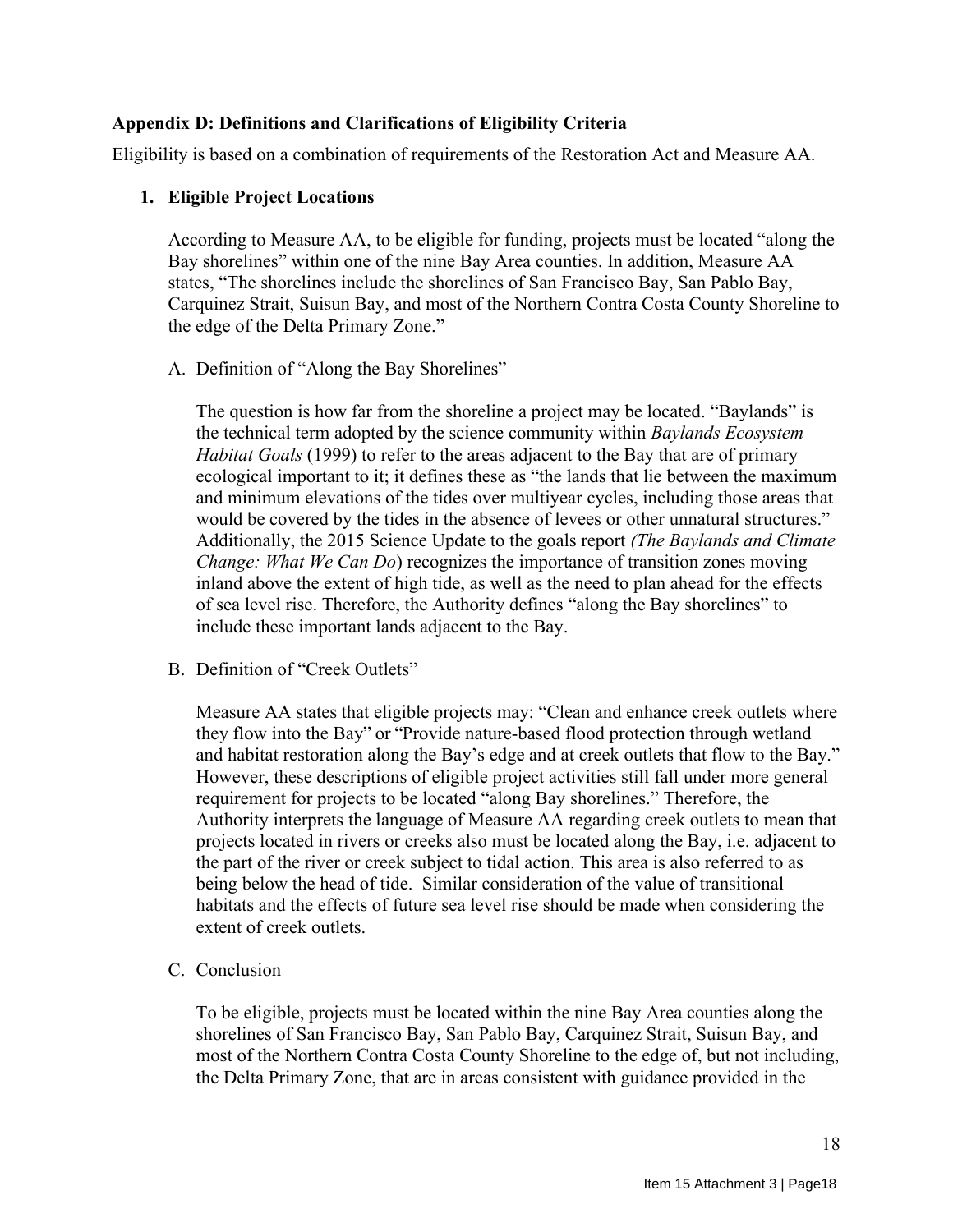## *Baylands Ecosystem Habitat Goals Science Update* (2015) and *Subtidal Habitat Goals Report* (2010), including:

- In subtidal areas (lying below mean low tide), within a reasonable distance of the shoreline;
- In baylands, i.e., areas that lie between the maximum and minimum elevations of the tides over multiyear cycles, including those areas that would be covered by the tides in the absence of levees or other unnatural structures, including the portion of creeks or rivers located below the head of tide; or
- On uplands adjacent to potential or actual tidal wetlands that can provide transitional habitat and/or marsh migration space, as well as areas that are needed to enhance the project's resilience to projected sea level rise.

## **2. Eligible Project Activities**

The Authority will fund activities described under the four program areas in Measure AA. In addition, the Authority interprets eligible project activities according to the Restoration Act, as described below.

A. Habitat Projects

The Restoration Act calls for funding projects that "restore, protect, or enhance tidal wetlands, managed ponds, or natural habitats" (Section 66704(b)). The Authority defines "natural habitats" as those consistent with existing guidance on baylands, riparian and subtidal habitats (see relevant local or regional plans, Appendix E); these can include habitats that have been modified by human activity but still provide tangible wildlife support and/or ecological value. Projects should restore, protect or enhance habitat for native species, including native plants.

B. Flood Management and Public Access Projects

The Restoration Act states that eligible projects include those that provide or improve flood management features or public access or recreational amenities "that are part of a project to restore, enhance, or protect tidal wetlands, managed ponds, or natural habitats" (Section 66704.5(b)). The Authority interprets this to mean that such projects will be considered eligible for funding if they are part of a restoration project that is in the planning stages, underway, or partially complete. In general, such elements will be considered part of a restoration project if they are included in the plan, environmental documents and/or permits for the particular habitat restoration project with which they are associated. Therefore, closing a trail gap or extending a project levee are eligible activities if the elements are or were part of a habitat restoration project as described above.

#### **3. Eligible Project Phases**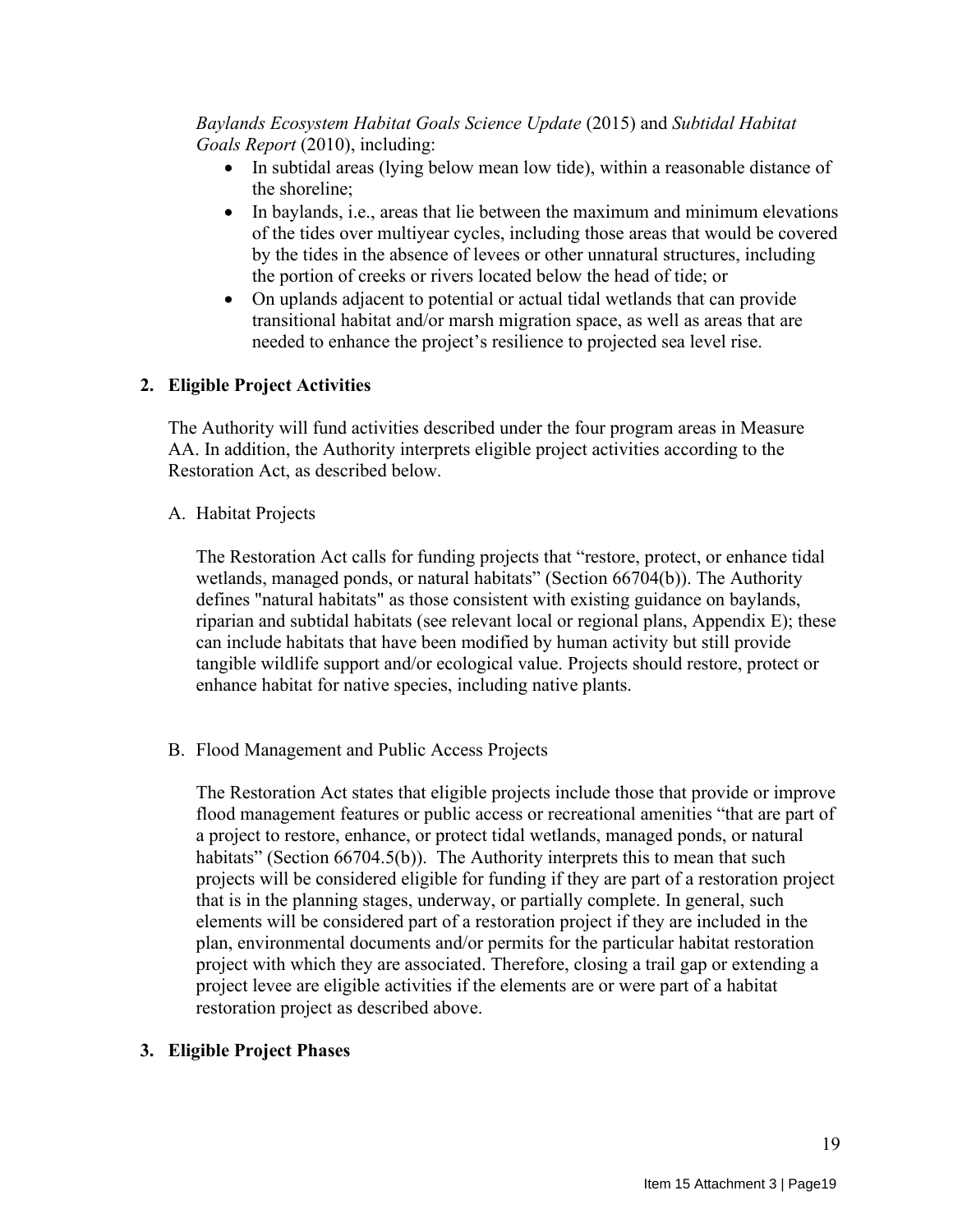According to the Restoration Act, grant funds may be used to support "all phases of planning, construction, monitoring, operation, and maintenance of [eligible projects]." The Authority interprets "all phases of planning [and] construction" of a project" to include acquisition, planning, design, environmental studies, permitting, construction, monitoring and evaluation, operation, scientific studies as part of the project to guide adaptive management, and maintenance. In addition, an acquisition may be considered an eligible project.

The Authority will consider funding acquisitions (fee and/or less-than-fee (e.g. easement) interests in land where demonstrably significant opportunity exists to either protect existing natural baylands resources from loss, degradation or development or to meaningfully enhance or restore baylands resources and/or provide habitat-related public access and flood benefits<sup>14</sup>. In general, the Authority will seek to fund the least costly, most efficient and effective method of securing the long-term benefits of site tenure; acquisitions will therefore be judged on the tangibility, significance and likelihood of success of the eventual restoration or enhancement opportunity. In addition to the eligibility and prioritization criteria for any other Measure AA-funded project, eligible acquisitions must:

- Be transacted with willing sellers;
- Be for no more than fair market value as determined in an approved appraisal pursued at or above USPAP standards;
- Have legal access to the property and be acceptably free and clear of defects of title;
- Be free of contamination that could impact the projected use and benefits of the property, as demonstrated through a Phase I environmental assessment or higherlevel site analysis;
- Be secured in perpetuity for the Measure AA-purposes. For any acquisition by a private entity, a third-party public entity must partner to secure the public's interest in the acquisition.
- If an easement, include terms sufficient to achieve the protection, restoration, or public access purposes of the easement.

## **4. Eligible Grantees**

According to the Restoration Act (Section 66704.5(a)), the Authority may award grants to "public and private entities, which include but are not limited to owners and operators of shoreline parcels in the San Francisco Bay Area." The Authority interprets this to mean that eligible grantees also include federal, state, local agencies, tribal governments, and nonprofit organizations.

## **5. Additional Eligibility Considerations**

A. Voluntary vs. Mitigation Projects

<sup>&</sup>lt;sup>14</sup> Please include details of the restoration benefits of the project in the project description section of the application.